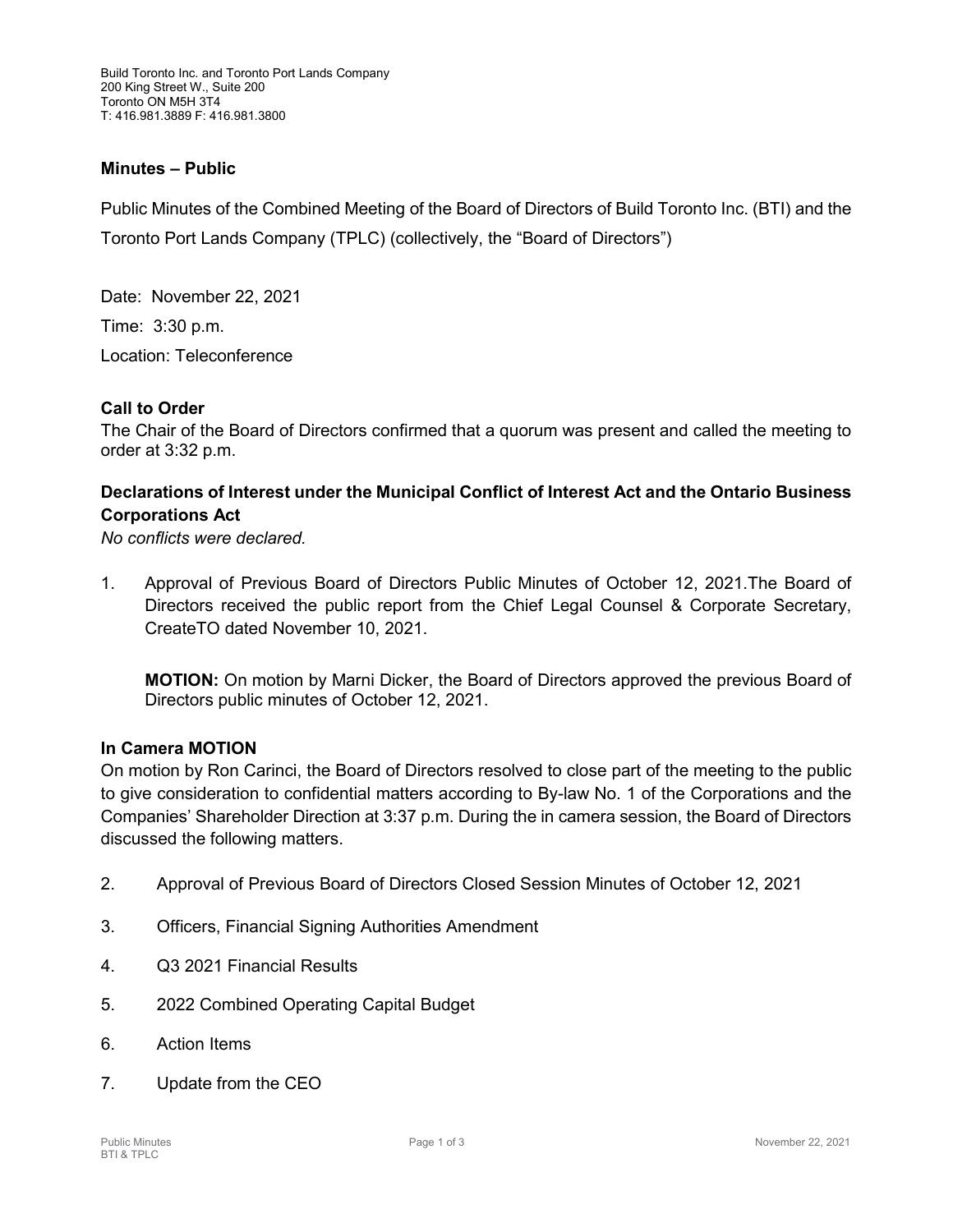**MOTION:** On motion by Ron Carinci, the Board of Directors resolved to adopt the recommendations from its closed session and direct that these matters remain confidential in accordance with By-law No. 1 of the Corporations and the Companies' Shareholder Direction. The Board of Directors resumed its public session at 4:00 p.m. and the meeting was adjourned at 4:01 p.m.

# **Attendance:**

|                       | 3:32 p.m. to 3:37<br>p.m.<br><b>Public Session</b> | 3:37 p.m. to 4:00 p.m.<br>In-Camera Session | 4:00p.m. to<br>4:01p.m.<br><b>Public Session</b> |
|-----------------------|----------------------------------------------------|---------------------------------------------|--------------------------------------------------|
| Ron Carinci, Chair    | $\checkmark$                                       | $\checkmark$                                | $\checkmark$                                     |
| Ana Bailão            | $\checkmark$                                       | $\checkmark$                                | $\checkmark$                                     |
| Marni Dicker          | $\checkmark$                                       | $\checkmark$                                | $\checkmark$                                     |
| Paula Fletcher        | $\checkmark$                                       | $\checkmark$                                | $\checkmark$                                     |
| <b>Dennis Fotinos</b> | $\checkmark$                                       | $\checkmark$                                | $\checkmark$                                     |
| Sandra Levy           | $\checkmark$                                       | $\checkmark$                                | $\checkmark$                                     |
| <b>Allison Mendes</b> | $\checkmark$                                       | $\checkmark$                                | $\checkmark$                                     |
| Marcie Zajdeman       | $\checkmark$                                       | $\checkmark$                                | $\checkmark$                                     |

 $\checkmark$  Members were present for some or all of the time indicated.

x Members not present for some or all of the time indicated

**Also Present** (at the invitation of the Board):

Don Logie, Senior Vice President, Development, CreateTO Fariha Husain, Manager, Strategic Policy & Corporate Priorities, CreateTO Jaspreet Hansra-Kulasingam, Chief Financial Officer, CreateTO Josie Scioli, Deputy City Manager, Corporate Services, City of Toronto Jeff Mustoe, Director, Procurement & Strategic CreateTO Justin Kong, Legal Counsel, CreateTO Mary Ormond, Chief Legal Counsel and Corporate Secretary, CreateTO Mike Whelan, Senior Vice-President Development, CreateTO Ronald Ro, Manager, Transaction Services, CREM Steven Trumper, Interim, Chief Executive Officer, CreateTO Susan O'Neill, Director, Communications and Marketing, CreateTO Vic Gupta, Senior Vice President, Strategic Development, CreateTO